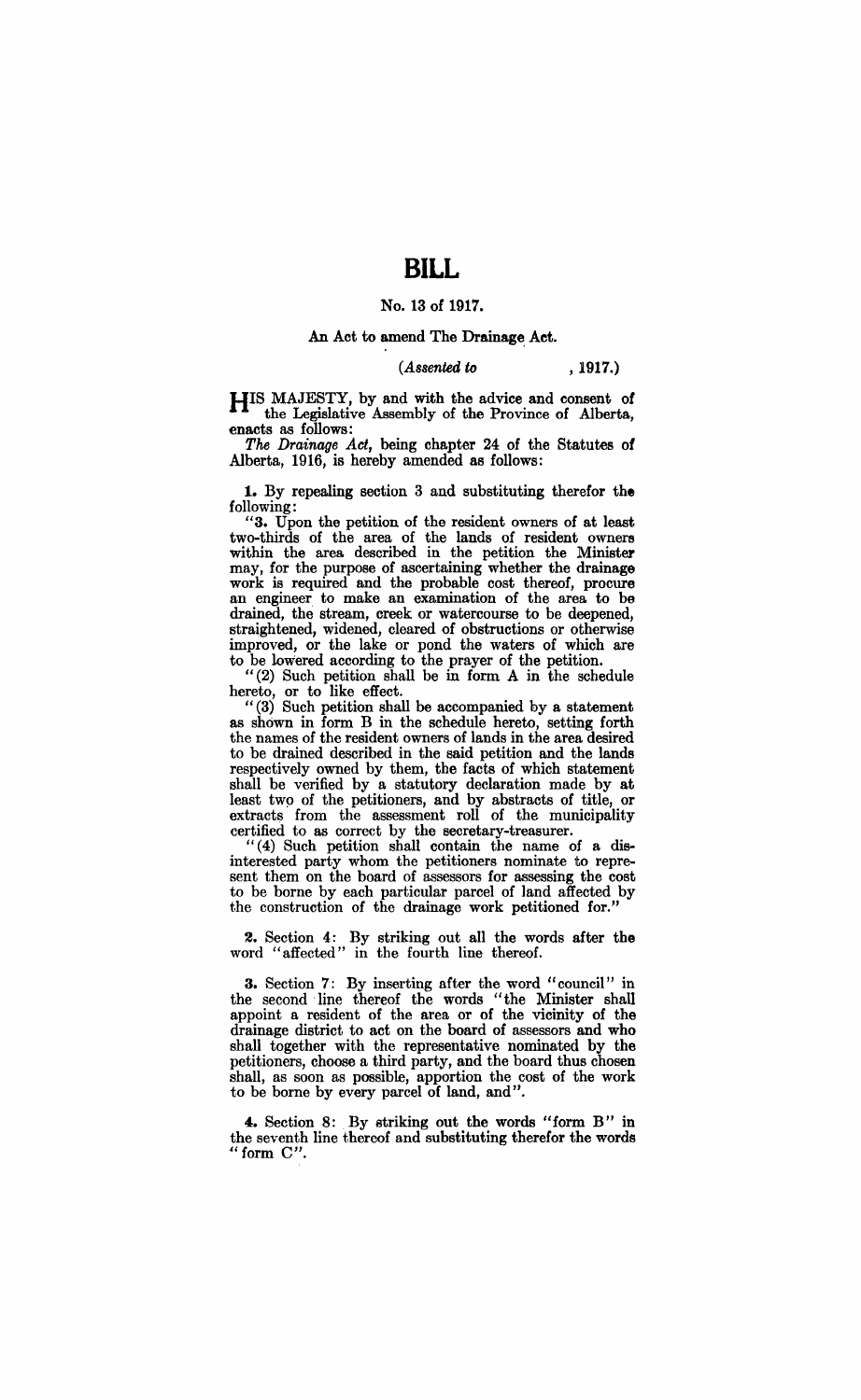By striking out the words "which would be affected" in the tenth line thereof and substituting therefor the words "of lands of resident owners".

5. Section 9: By adding to said section the following proviso:

"Provided that where in the opinion of the Minister the amount to be collected is too large to be levied in one year he may instruct the secretary of the municipality to levy the amount in equal instalments over a period of three or five years, with interest at six per centum per annum."

6. Section 10: By adding after the word "hour" in the eleventh line thereof the words "in chambers".

7. Subsection (3) of section 10: By adding after the word "specifications" in the seventeenth line thereof the word "and", and by striking out the word "assessments" in the said seventeenth line thereof and substituting therefor the words "the board of assessors".

8. Section 13: By adding after the word "before" in the second line thereof the words "debentures are issued call for tenders for the proposed work, and if it is found that the cost is going to materially exceed the estimate notice shall be given, as provided for in section 7 hereof, and petitioners may be at liberty to withdraw from the petition, as provided in section 8 hereof, and if by reason of such withdrawals the area represented is reduced below one-half of the area of lands of resident owners the prosecution of the work shall be discontinued and the cost to date shall be fixed and recovered as provided for by section 9 hereof. Otherwise the Lieutenant Governor in Council shall before".

9. Section 16: By repealing the said section and substituting therefor the following:

"16. The Provincial Treasurer shall open a special account to be called 'Drainage Districts Debentures Account' wherein full particulars shall be recorded giving a detailed description of the drainage districts, the issue and sale of debentures and the receipt of the proceeds thereof, the nature and the costs of the work undertaken together with all incidental expenditures thereto, the interest and sinking fund accounts and all other matters deemed necessary or desirable for the purpose of setting forth a true and correct statement for the affairs of each drainage district.

 $I'(2)$  The Lieutenant Governor in Council shall, upon . the recommendation of the treasury board, make regulations governing the disposition of such portion of the proceeds of the sale of debentures as may be in excess of the expenditures on the drainage work for which the debentures have been issued; and if, in any case, the proceeds are not sufficient for the purpose of providing for the costs of a work, he may, upon the recommendation of the treasury board, authorize the Provincial Treasurer to advance for the time being such sums of money as may be required, and may authorize a special levy to be made for the reim bursement of the advances."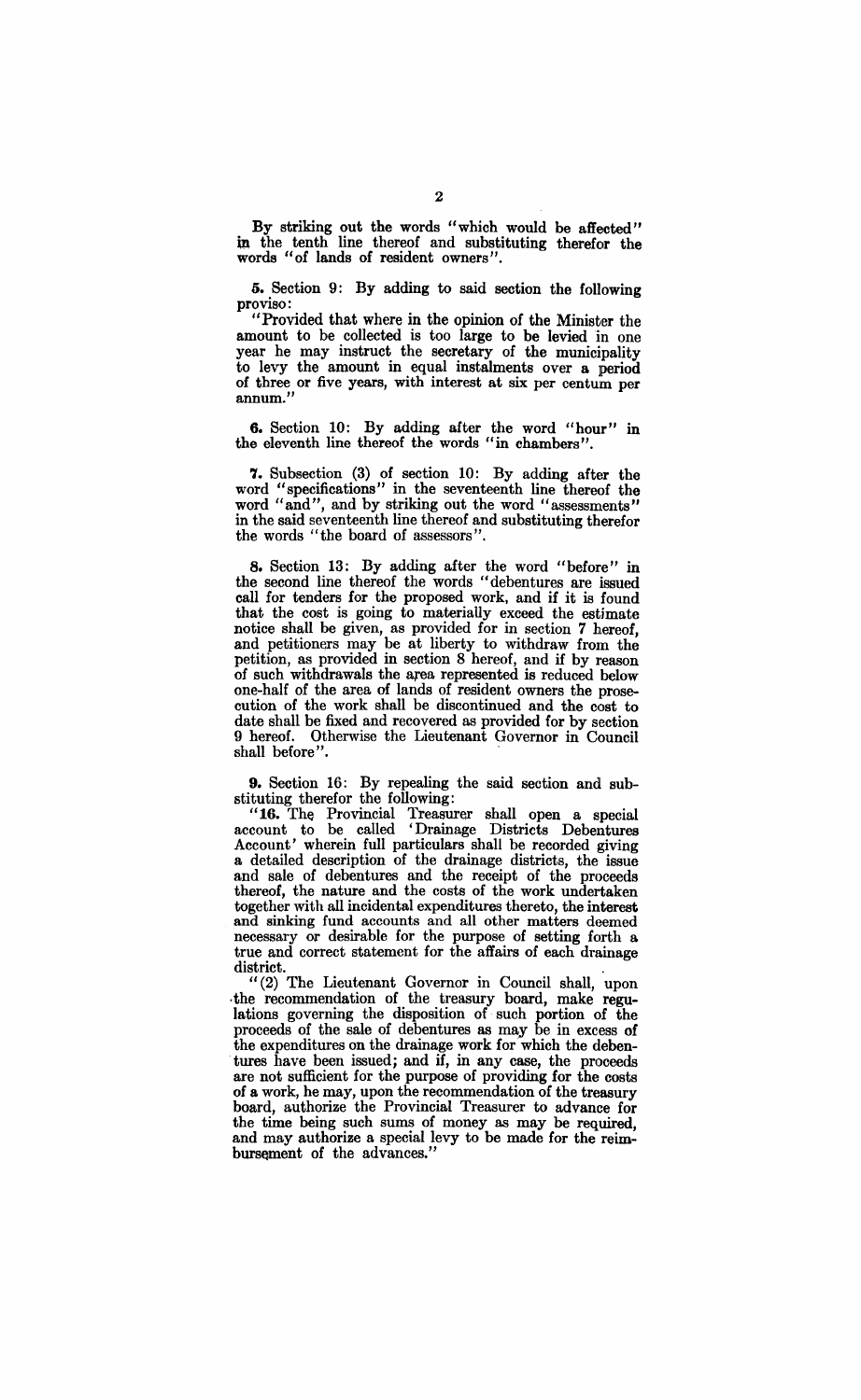10. Section 17: By adding thereto the following subsection:

"(2) Pending the issue and sale of debentures: the Lieutenant Governor in Council may authorize the raising by way of loan such sum of money as may be deemed necessary to carry on the work required to be done in any drainage district and irrespective of other direction by *The Provincial Loans Act* or *The Treasury Department Act* the proceeds of such loan may be deposited in a special trust account to be called the ' ............ Drainage District Advance Account,' out of which the Provincial Treasurer may advance from time to time such sum or sums of money as may be required to carry on the said work and such advance or advances shall be repaid out of the proceeds of the sale of debentures, together with interest at such a rate as the Lieutenant Governor in Council may determine, computed from the dates of said advances. In the event of no debentures being issued and sold the said advance shall be repaid out of the money collected and transmitted to the Minister as provided for in section 9 of this Act."

11. Section 19: By adding thereto the following, "and the registrar, shall note on the certificates of title that said lands are subject to assessment under *The Drainage Act".* 

12. Section 20: By adding thereto the following proviso: It Provided that where, in the opinion of the Minister, it is necessary or desirable the interest only may be collected for the first five years of the term for which the debentures have been issued."

13. Section 28: By adding thereto the following: "and the amount so obtained credited to the drainage district and applied in reduction of the payments of the owners of assessed lands within the district."

14:. Section 32: By striking out the word "or" in the first line thereof and substituting therefor the word "of"

15. Section 33: By striking out the words "in the manner provided by section 46 of this Act".

16. Subsection (c) of section 40: By striking out the word "for" in the second line thereof and substituting therefor the word "by", and by striking out the word "and" in the third line thereof and substituting therefor the word "or".

17. Subsection (3) of section 41: By adding to the first paragraph thereof the following: "and the secretary shall forthwith proceed to levy and collect the amount so assessed and shall remit the moneys collected to the Provincial Treasurer to be paid to the municipality which has done such work.'

18. Section 42: By adding thereto the following proviso: "Provided that any claim for damages under this section must be made within six months after the date of said damage."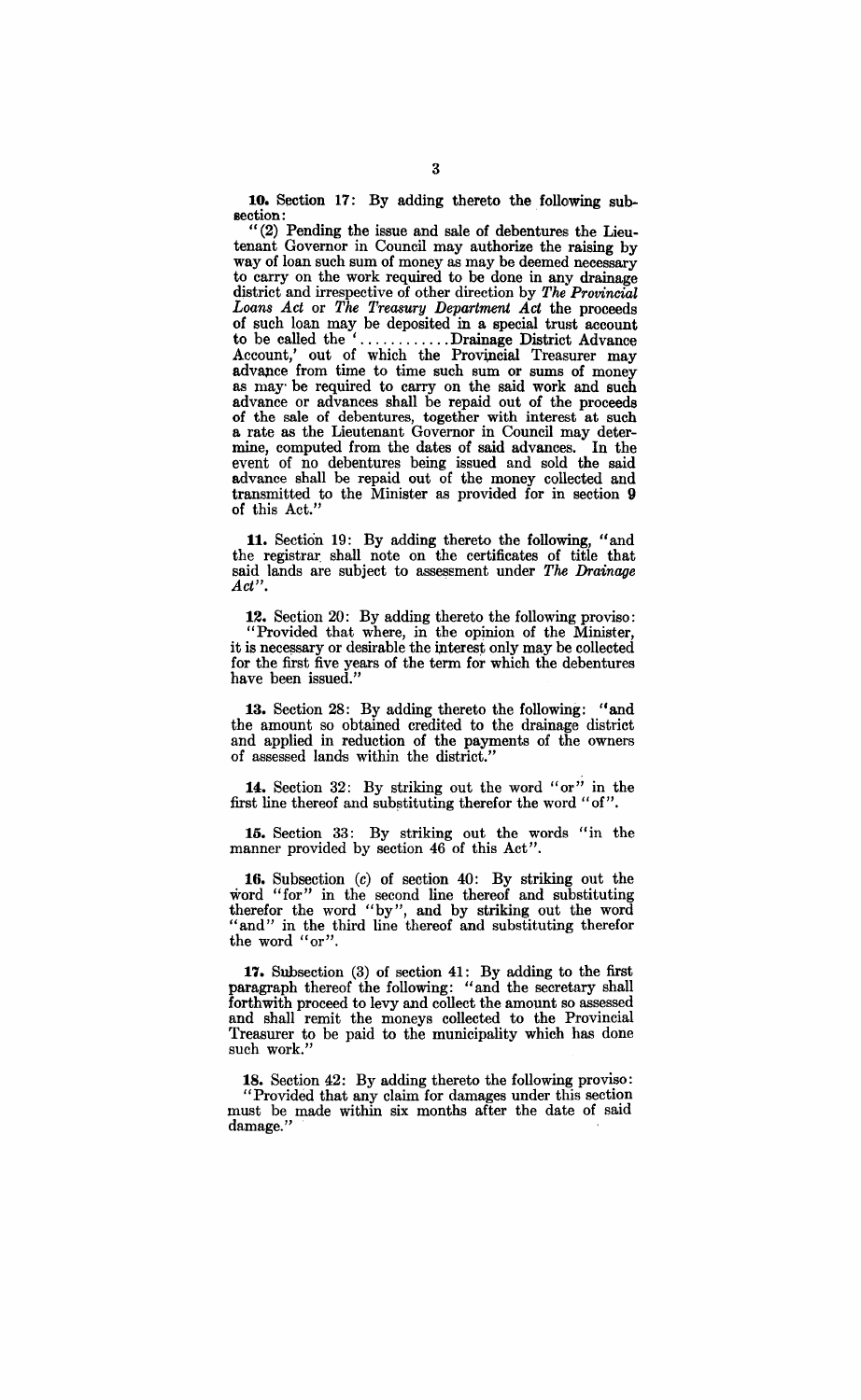19. Section 51: By repealing the said section nnd substituting therefor the following:

"51. The Lieutenant Governor in Council may make such orders as are deemed necessary from time to time to carry out the provisions of this Act according to their true intent, and may make any regulations which are considered necessary to give the provisions of this. Act full effect."

20. By repealing the schedule of forms and substituting therefor the following:

#### FORM A.

### GOVERNMENT OF THE PROVINCE OF ALBERTA.

DEPARTMENT OF PUBLIC WORKS.

### (Section 3 (2) of *The Drainage Act, 1916.)*

#### PETITION FOR DRAINAGE WORK.

To the Honourable the Minister of Public Works:<br>
The petition of the undersigned resident owners of at least two-thirds<br>
of the area of the lands of resident owners to be benefited by the work herein<br>
prayed for-

Humbly showeth:<br>Your petitioners desire that the area of land situate in the province, and described as follows: *(Here describe area by enumerating each quarter section within the area)* may be drained, and request that an engineer be appointed to make an examination and report with a view to having the said area organized into a drainage district. We hereby nominate ............................ of ................ to represent us on the Board of Assessors for I188essing the cost to be borne by

each particular parcel of land aft'ected by the construetion of the drainage work petitioned for. We hereby appoint .................... of ....................•..•.. to represent us and act as secretary in carrying on any correspondence with

your Department. And your petitioners will ever pray.

Dated at ......... , ... .in the Province of Alberta, this ....•.••..• day of .................. , 191 .... .

| Signatures of<br>Petitioners | Address | Lands owned within the<br>Proposed Drainage District |  |  |
|------------------------------|---------|------------------------------------------------------|--|--|
|                              |         |                                                      |  |  |
|                              |         |                                                      |  |  |
|                              |         |                                                      |  |  |

| <b>CANADA</b>                           | To WIT:   make oath and say: | 1. That I am one of the petitioners named in the petition hereto.<br>2. That the signatures of the said petitioners are their own and are true, |
|-----------------------------------------|------------------------------|-------------------------------------------------------------------------------------------------------------------------------------------------|
| to the best of my knowledge and belief. |                              |                                                                                                                                                 |
|                                         |                              |                                                                                                                                                 |
|                                         |                              |                                                                                                                                                 |
|                                         |                              | (Signature.)                                                                                                                                    |

*A Commissioner in and for the Province of Alberta.*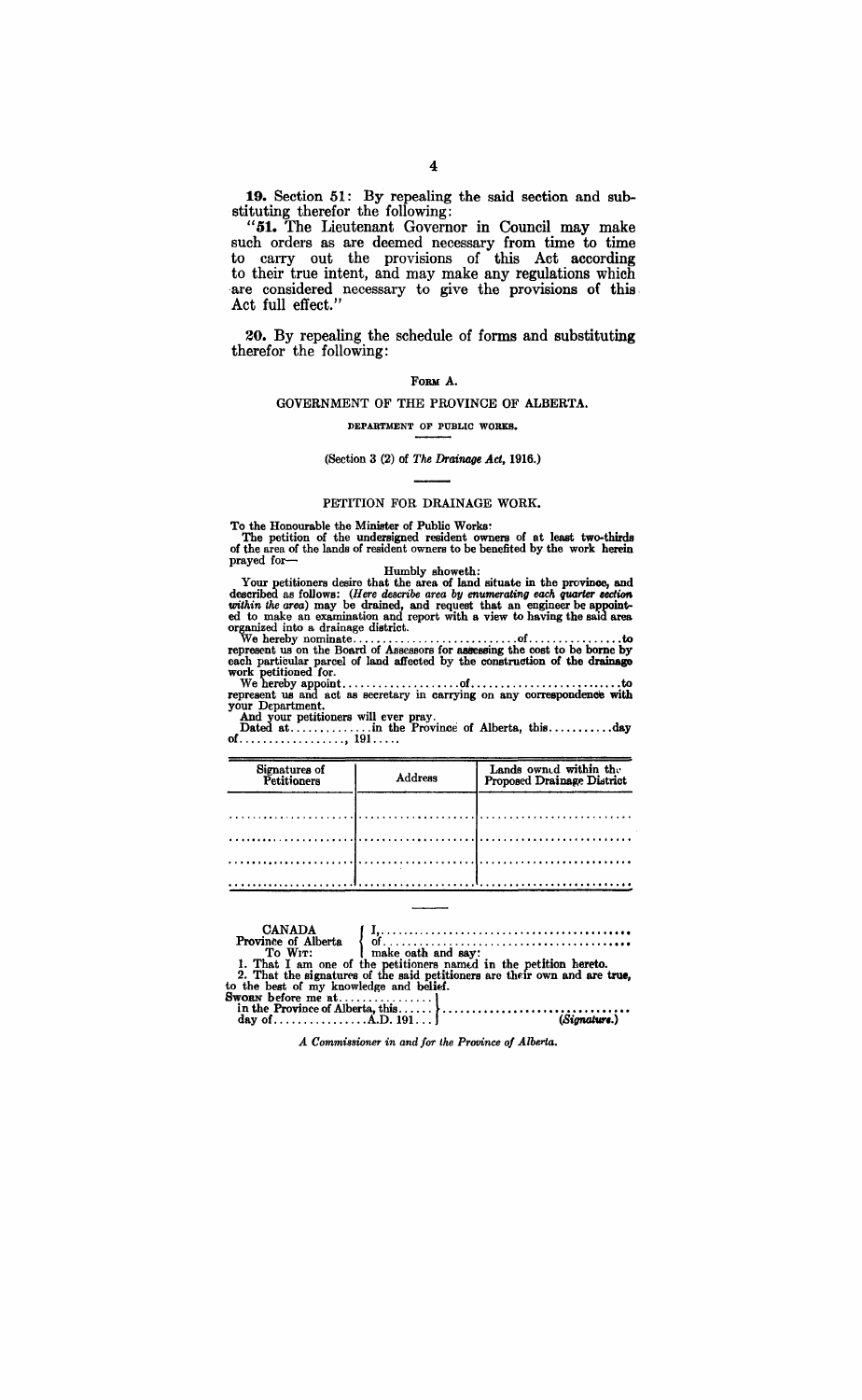## FORM B.

### GOVERNMENT OF THE PROVINCE OF ALBERTA.

### DEPARTMENT OF PUBLIC WORKS.

Statement of the names of the resident owners of land within the area to be drained in the accompanying petition, and the lands respectively owned by them.

| Resident Owners | Address | Lands Owned<br>Qr. Sec Tp. Rge. Mer. |
|-----------------|---------|--------------------------------------|
|                 |         |                                      |
|                 |         |                                      |
|                 |         |                                      |
|                 |         |                                      |
|                 |         |                                      |

### STATUTORY DECLARATION.

| CANADA<br>Province of Alberta | In the matter of Petition to the Minister of<br>Public Works for the formation of a Drainage |
|-------------------------------|----------------------------------------------------------------------------------------------|
| To Wit:                       |                                                                                              |
|                               | the Province of Alberta,, do solemnly declare as                                             |

the Province of Alberta,.................., do solemnly declare as<br>follows:<br>That we are signers of the petition accompanying this statement.<br>That this statement of names is a true and complete list of the names of<br>the resi

And we make this solemn declaration conscientiously believing it to be<br>true, and knowing that it is of the same force and effect as if made under<br>onth, and by virtue of The Canada Evidence Act.<br>DECLARED before me at.......

| (Signatures.) |  |
|---------------|--|
|               |  |
|               |  |

A Commissioner in and for the Province of Alberta.

### FORM C.

### (Section 8.)

### NOTICE OF WITHDRAWAL OF NAME FROM PETITION.

| ${\bf Withess}\colon$ | (Signature.) |
|-----------------------|--------------|
|                       |              |